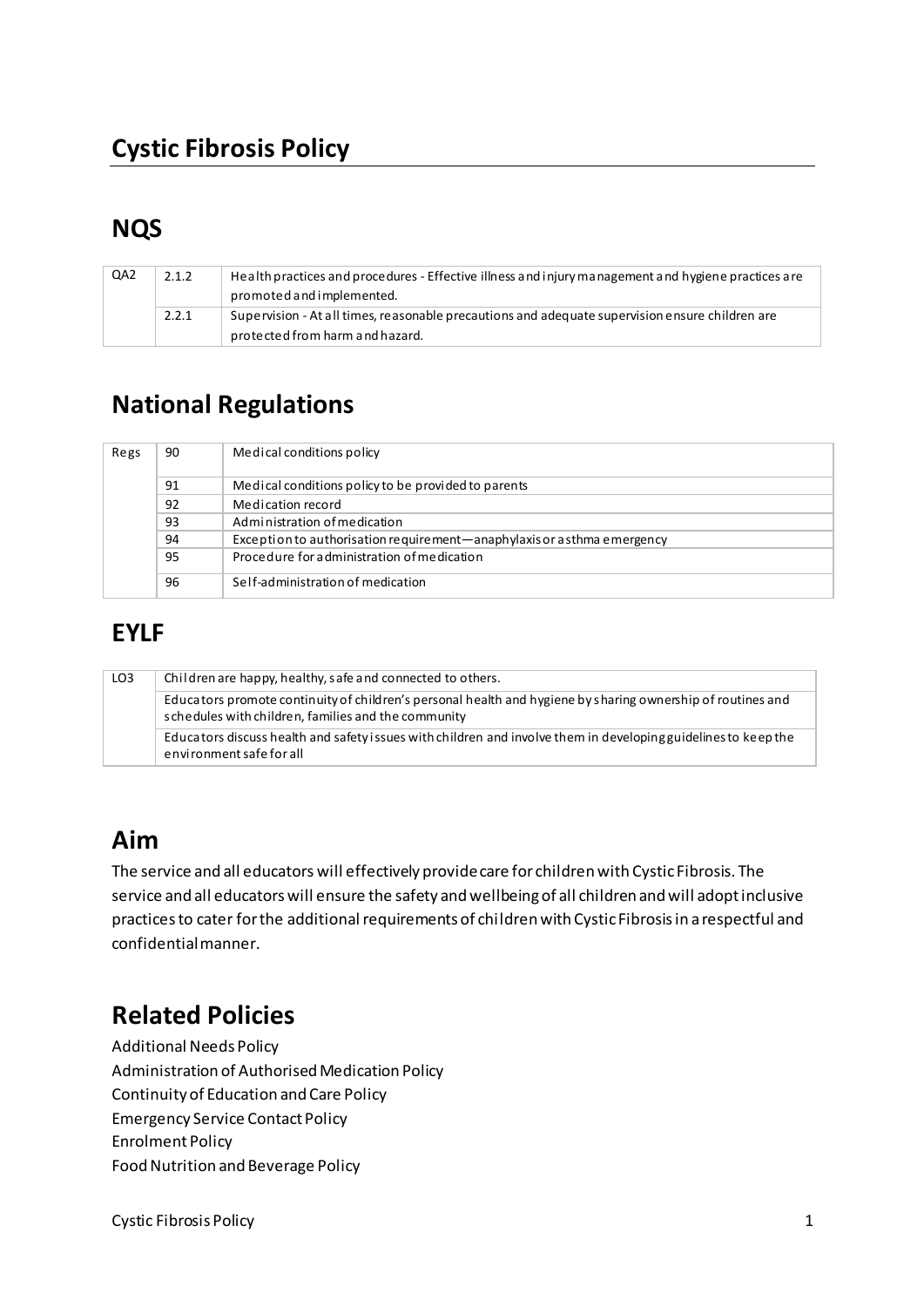Health, Hygiene and Safe Food Policy Immunisation and Disease Prevention Policy **Infectious Diseases Policy Medical Conditions Policy Privacy and Confidentiality Policy** Relationships with Children Policy

## Implementation

The service will ensure all educators are aware of the enrolment of a child with Cystic Fibrosis (CF) and have an understanding of the condition and the additional requirements of the individual child. The service will adhere to privacy and confidentiality procedures when dealing with individual health needs.

#### Confidentiality, privacy, dignity and safety

Young children often enjoy sharing the news and their experiences of living with CF with their classmates. The degree and nature of this sharing should be discussed with parents so that they can support their child in this process.

Information exchange between the family and health professionals and the service is essential to support the child's learning and enhance peer support. The sharing of information needs to be assessed and negotiated for each child with CF, with due consideration to their needs. Educators need information about routine and predictable emergency care as it affects the child's access to the curriculum, and their safety.

#### **Health Support Plan**

For each individual child enrolled in the service with CF, a Health Support Plan will be developed by the Nominated Supervisor in conjunction with the child's family. It will be based on the child's health support needs as identified in their CF care plan and other care information (for example if the child also has asthma or diabetes).

A Health Support Plan for a child with cystic fibrosis should address the following components:

- overall wellness
- $\bullet$  diet
- therapy and care
- internal body temperature control
- curriculum participation issues and
- potential emergency/first aid situations.  $\bullet$

The information should focus on what educators need to know to provide routine and emergency care. It will be used by educators in planning support for the child.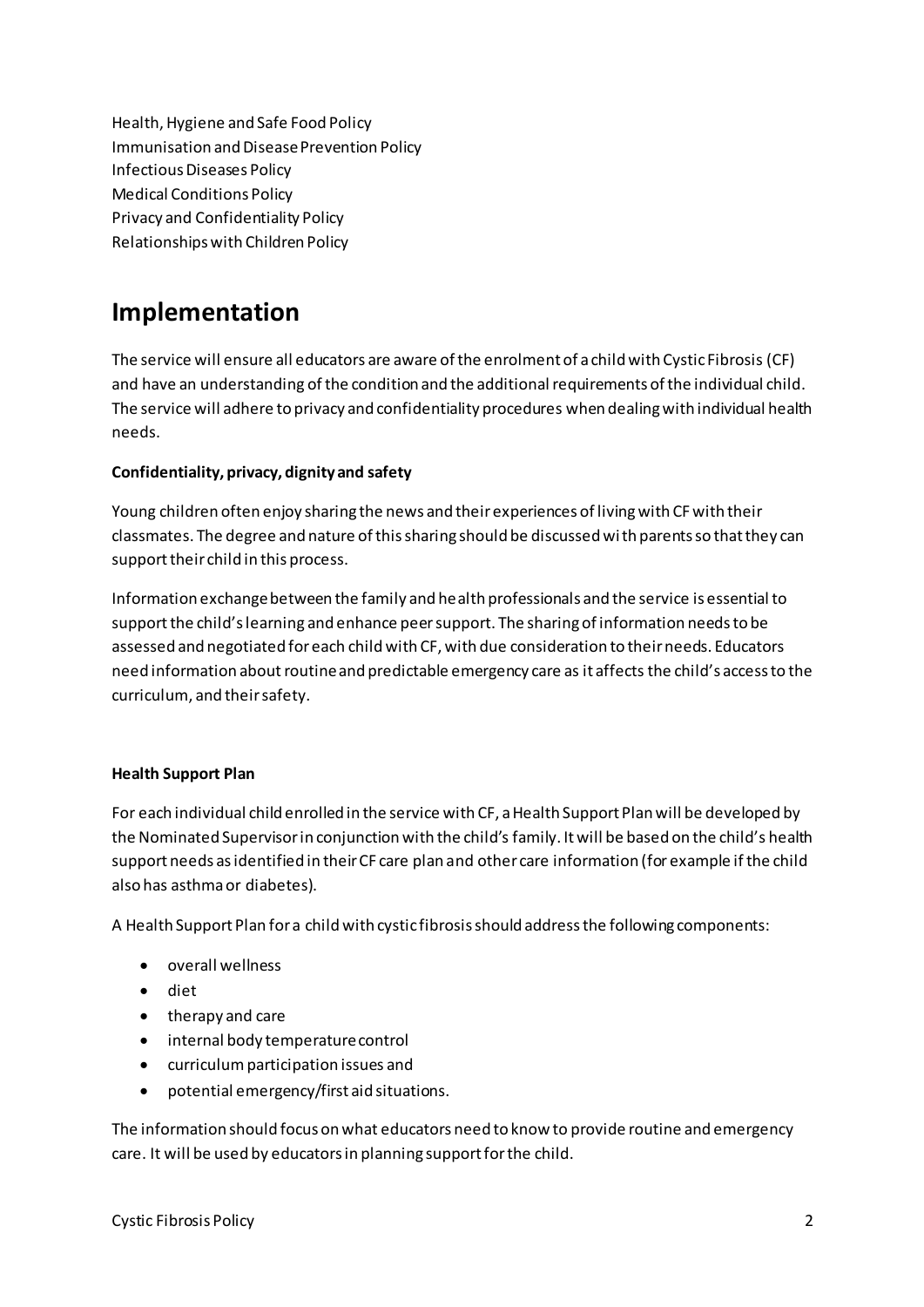In addition, a health support plan documents individualised support which educators have agreed to provide in the areas of:

- first aid
- supervision for safety
- personal care, including infection control
- behaviour support and
- additional curriculum support to enable continuity of education and care.

### **Overall Wellness**

- The service and educators need to know if recent/frequent hospitalisation and/or general unwellness mean additional care and consideration. They also need to know of any infection control issues in addition to standard precautions.
- It is important to the future health of a child with CF, as with all children, to minimise the risk of cross infection of bacteria and viruses from others. This must be balanced with efforts to encourage children with CF to lead as normal lives as possible.
- Educators will alert the family of a child with CF when a particularly virulent strain of virus is present in the service, as parents may wish to keep their child with CF at home.
- All children in the service should be encouraged maintain hygienic practices. If possible, a child with CF should, discretely, not be partnered or sit next to another child with an obvious cold or cough.

#### **Diet**

- Children with CF have difficulty maintaining their weight and growth patterns as they cannot absorb essential vitamins, minerals, fat and proteins. For this reason educators need to be aware of each individual child's dietary requirements as prescribed by a medical professional.
- Children who need additional food supplements may receive them through a gastrostomy button located in their stomach. There are no routine care issues associated with a gastrostomy button for educators however if the area becomes red or inflamed, parents should be informed as soon as possible
- Children with CF will often have non-prescription medication such as enzyme tablets, as well as prescription medication such as antibiotics, which the service and educators need to be aware of.

### **Therapy and Care**

- Some children with CF may require complex/invasive health support, such as physiotherapy, while attending the service. This support should be provided by a visiting nurse or therapist.
- Some children with CF require nebulised medication prior to physiotherapy. While educators can supervise nebulised medication, this will generally be managed by a visiting health worker. Educators need training before supervising administration of medication via a nebuliser.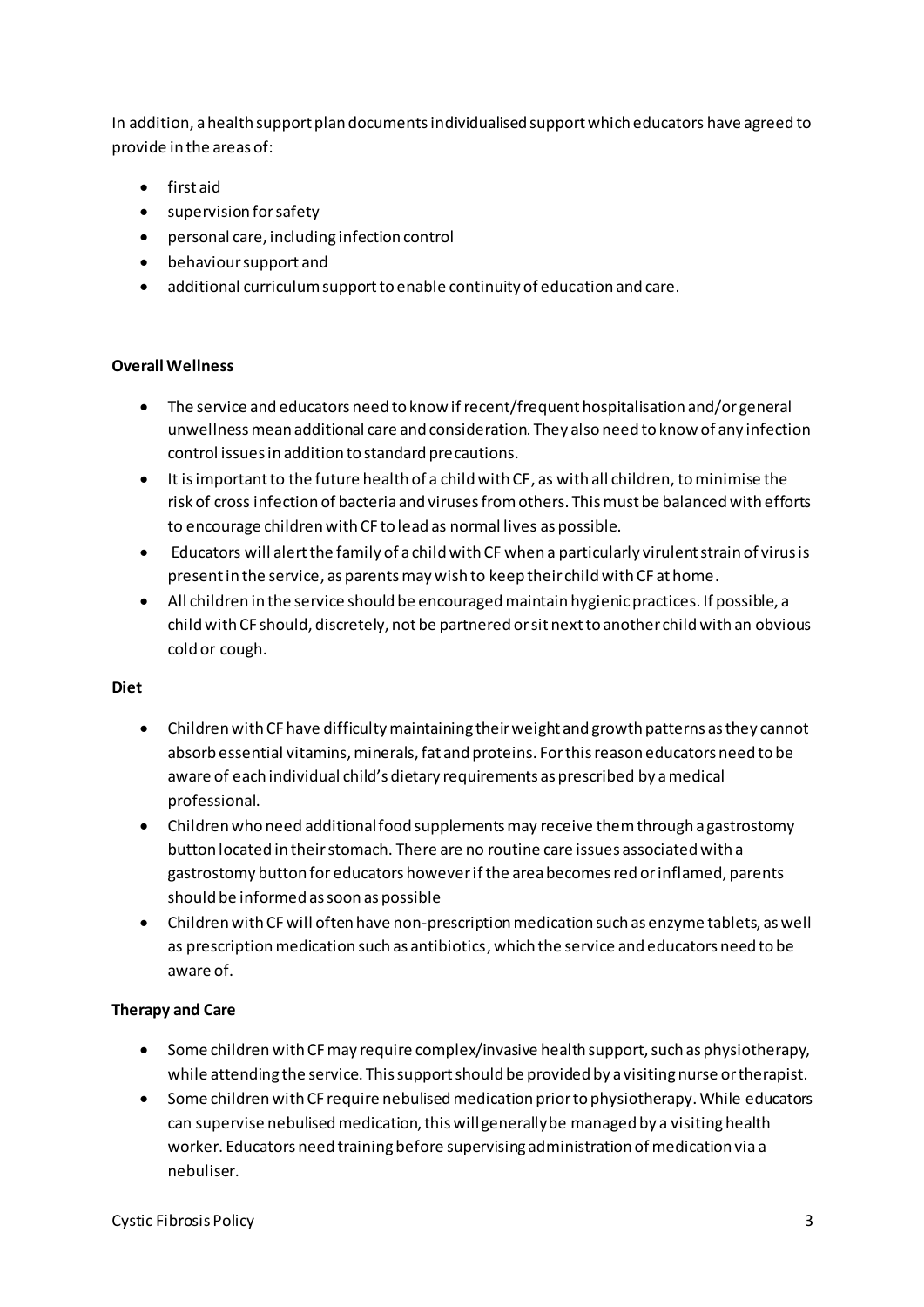#### **Body Temperature Control**

- Children may need to be reminded to adjust their clothing to help maintain their internal body temperature control.
- A child with CF will have problems with internal temperature control and should be kept at a steady temperature in winter and summer. It is beneficial to place the child with CF in rooms that have heating and cooling where practical.
- Salt tablets may be required during warm weather. Educators should be informed about the required timing and amount of salt tablets and ensure the child has access to fluids at all times. Medical advice will be considered.

#### **Participation in Education and Care Experiences**

- An increase in fatigue or feeling tired is common for a child with CF. A lot of effort is required of a person with CF, on top of normal childhood activities, to maintain their health. Educators will be aware of this and provide adequate opportunities for rest.
- During the onset of infections, children with CF may experience difficulty breathing or catching breath. Educators should be aware that, as with other children, breathing difficulties also can be asthma related.
- Children with CF are continually battling infections or recovering from them, thus resulting in low energy levels and reduced concentration. Educators will be mindful of this when planning daily activities.
- A regular exercise program is very beneficial to children with CF as it helps loosen mucus, stimulates coughing and helps build up strength and endurance of the breathing muscles. Children with CF will be encouraged to take part in physical activity and exercise, following guidelines from the child's medical practitioner.
- Children with CF can become dehydrated much more quickly than other children. In relation to this educators will:
	- o encourage frequent drinks during and after exercise, and on warm days
	- o ensure salt tablets are taken either before or after exercise on warm days with consideration of medical advice
	- o avoid scheduling physical activity during temperature extremes
	- o ensure children with CF remain, as far as is practical, in a fairly constant temperature, neither too hot nor too cold.

#### **Potential Emergency Situations**

Emergency situations associated with CF are rare.

If children have an intravenous line for medication, there are specific standard first aid responses which may be anticipated:

• Child reports discomfort, nausea, rashes or general unwellness.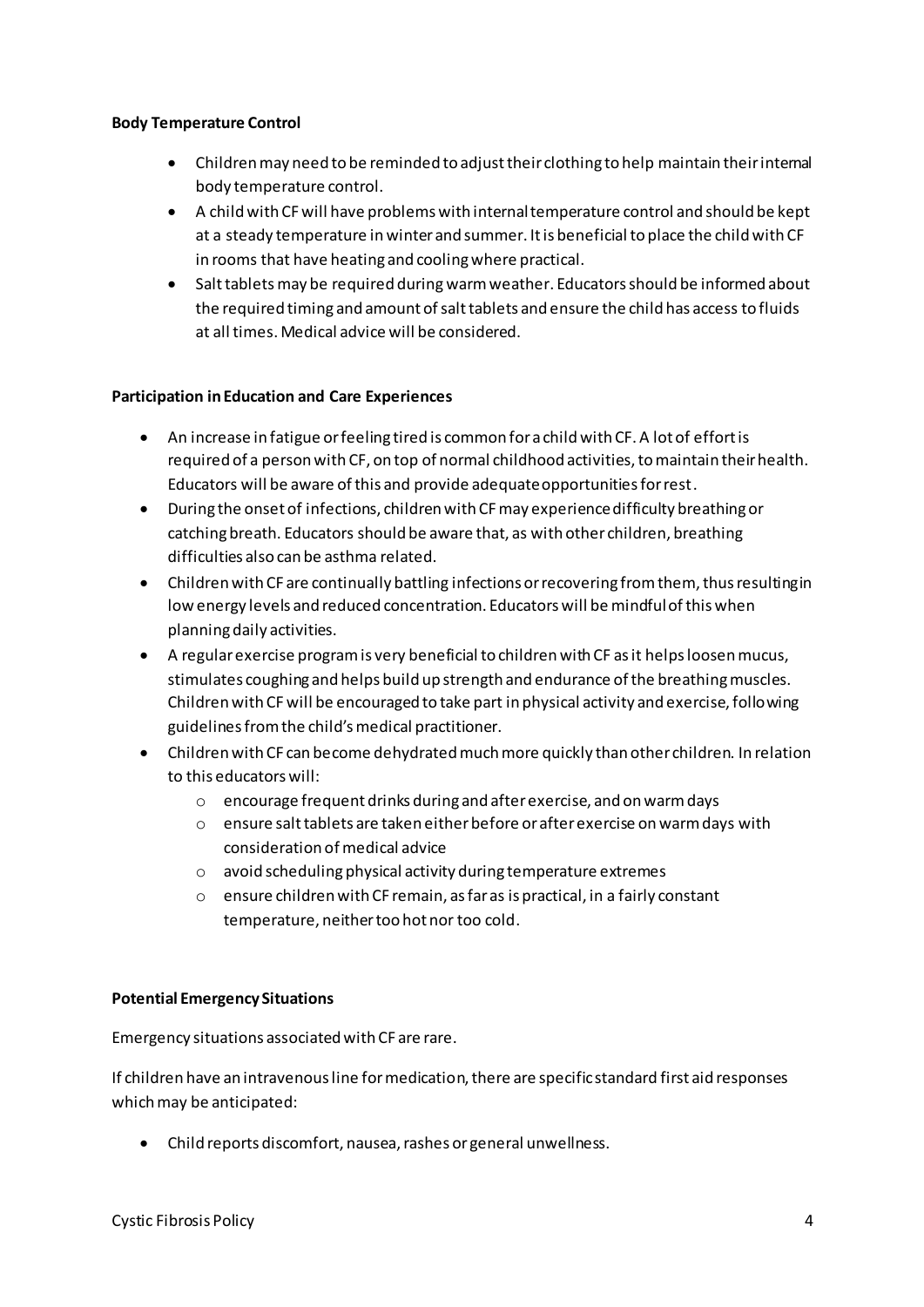*Call family emergency contact. If they cannot be reached, call the nominated cystic fibrosis nurse for advice.* 

• Child reports redness, pain, inflammation or swelling at site.

*Call nominated cystic fibrosis nurse for advice, and then advise family emergency contact.* 

• There is a leakage of some sort from the site.

*Call nominated cystic fibrosis nurse for advice, and then advise family emergency contact.* 

• A needle or line falls out.

*Use standard first aid and apply pressure to stop any bleeding, call nominated cystic fibrosis nurse for advice, then advise family emergency contact.* 

### **Supervision for Safety**

The child's Health Support Plan may include a range of routine accommodations so they can continue to access learning programs while effectively managing their health care. Accommodations could include:

- provision of additional time to support children managing their dietary requirements
- access to fluids and food, and the toilet, as needed
- rescheduling of physical activity to support body temperature control
- supportive and sensitive encouragement to participate in physical activity
- targeted social skills programs: frequent absences mean that some children with cystic fibrosis have difficulty making and retaining friends
- modification of the program and activities in response to the demands of therapy and treatment

### **Infection Control Consideration**

Educators should be aware that, where there is more than one family in the service with CF, cross infection is a serious health risk. For this reason, our service will only accept the enrolment of one child with CF at any given time. This is based on guidelines developed under the Cystic Fibrosis in Education and Children's Services Planning and Support Guide for Education and Children's Services 2008.

#### **Behaviour Support**

As for all children, behaviour expectations for children with CF should be consistent and predictable, and also sufficiently flexible to accommodate periods of stress and other potential mental health issues.